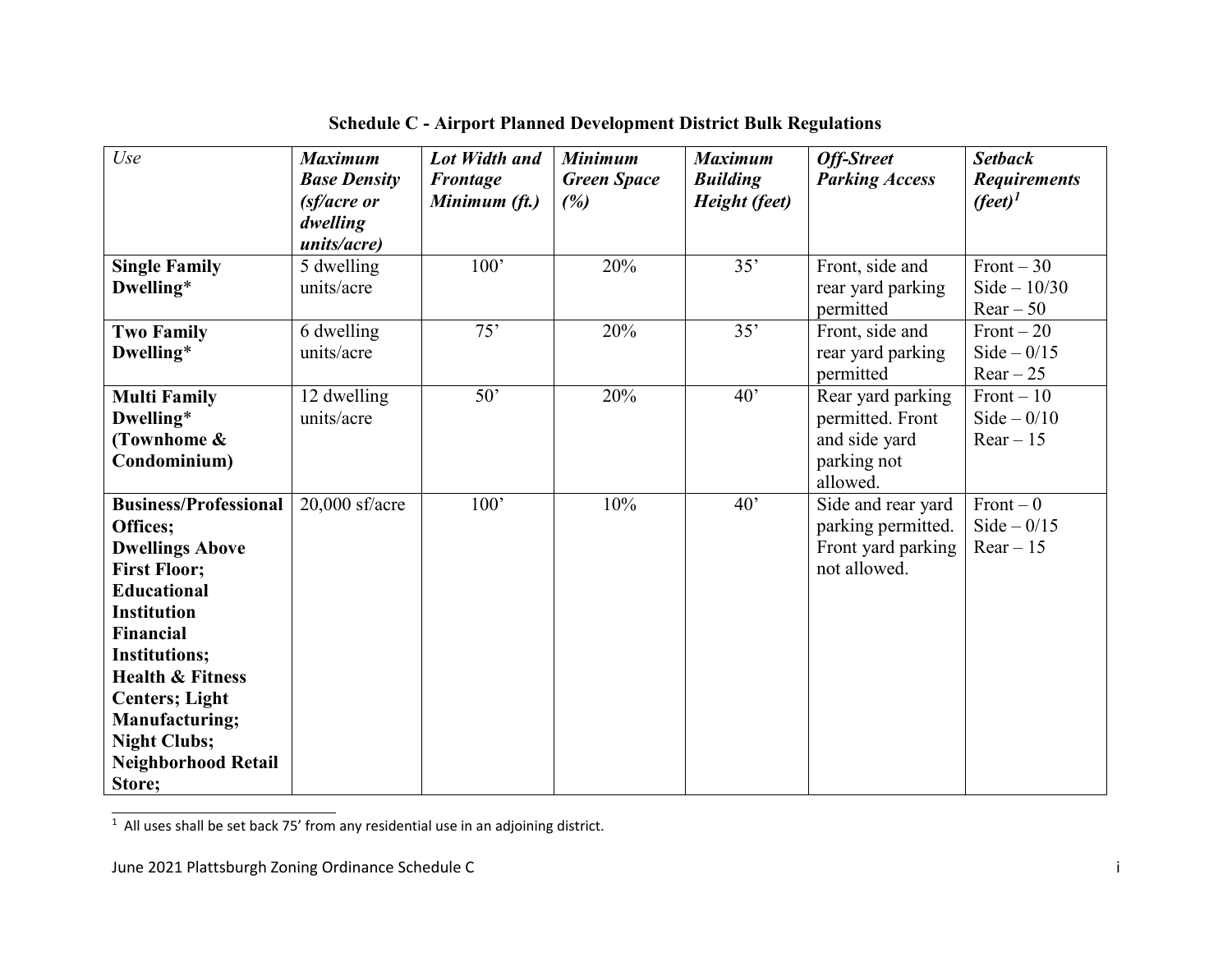| Use                                                                                                                                                                                                                                                                                                                   | <b>Maximum</b><br><b>Base Density</b><br>(sf/acre or<br>dwelling<br>units/acre) | <b>Lot Width and</b><br>Frontage<br>Minimum (ft.) | <b>Minimum</b><br><b>Green Space</b><br>(%) | <b>Maximum</b><br><b>Building</b><br>Height (feet) | <b>Off-Street</b><br><b>Parking Access</b>                                     | <b>Setback</b><br><b>Requirements</b><br>$(\text{feet})^1$ |
|-----------------------------------------------------------------------------------------------------------------------------------------------------------------------------------------------------------------------------------------------------------------------------------------------------------------------|---------------------------------------------------------------------------------|---------------------------------------------------|---------------------------------------------|----------------------------------------------------|--------------------------------------------------------------------------------|------------------------------------------------------------|
| <b>Restaurants or Other</b><br><b>Places for Serving</b><br><b>Food or Beverages;</b><br><b>Retail Sales;</b><br>Theaters;<br>Warehouse                                                                                                                                                                               |                                                                                 |                                                   |                                             |                                                    |                                                                                |                                                            |
| <b>Hotel</b>                                                                                                                                                                                                                                                                                                          | $20,000$ sf/acre                                                                | $\overline{100}$                                  | 25%                                         | 50'                                                | Side and rear yard<br>parking permitted.<br>Front yard parking<br>not allowed. | Front $-25$<br>$Side - 20/50$<br>$Rear - 25$               |
| <b>Adult Day Care;</b><br><b>Assisted Living</b><br><b>Facilities;</b><br><b>Community Centers;</b><br><b>Conference Centers;</b><br><b>Educational</b><br><b>Institutions;</b><br><b>Places of Worship;</b><br><b>Public Libraries;</b><br><b>Museums;</b><br><b>Public Safety; Public</b><br><b>Building or Use</b> | $20,000$ sf/acre                                                                | $100^{\circ}$                                     | 25%                                         | 40 <sup>o</sup>                                    | Side and rear yard<br>parking permitted.<br>Front yard parking<br>not allowed. | Front $-20$<br>$Side - 10/25$<br>$Rear - 15$               |
| <b>Parking Garage</b>                                                                                                                                                                                                                                                                                                 | $30,000$ sf/acre                                                                | 100'                                              | 10%                                         | 40                                                 | N/A                                                                            | $Front - 0$<br>Side $-0/10$<br>$Rear - 25$                 |

**Schedule C - Airport Planned Development District Bulk Regulations**